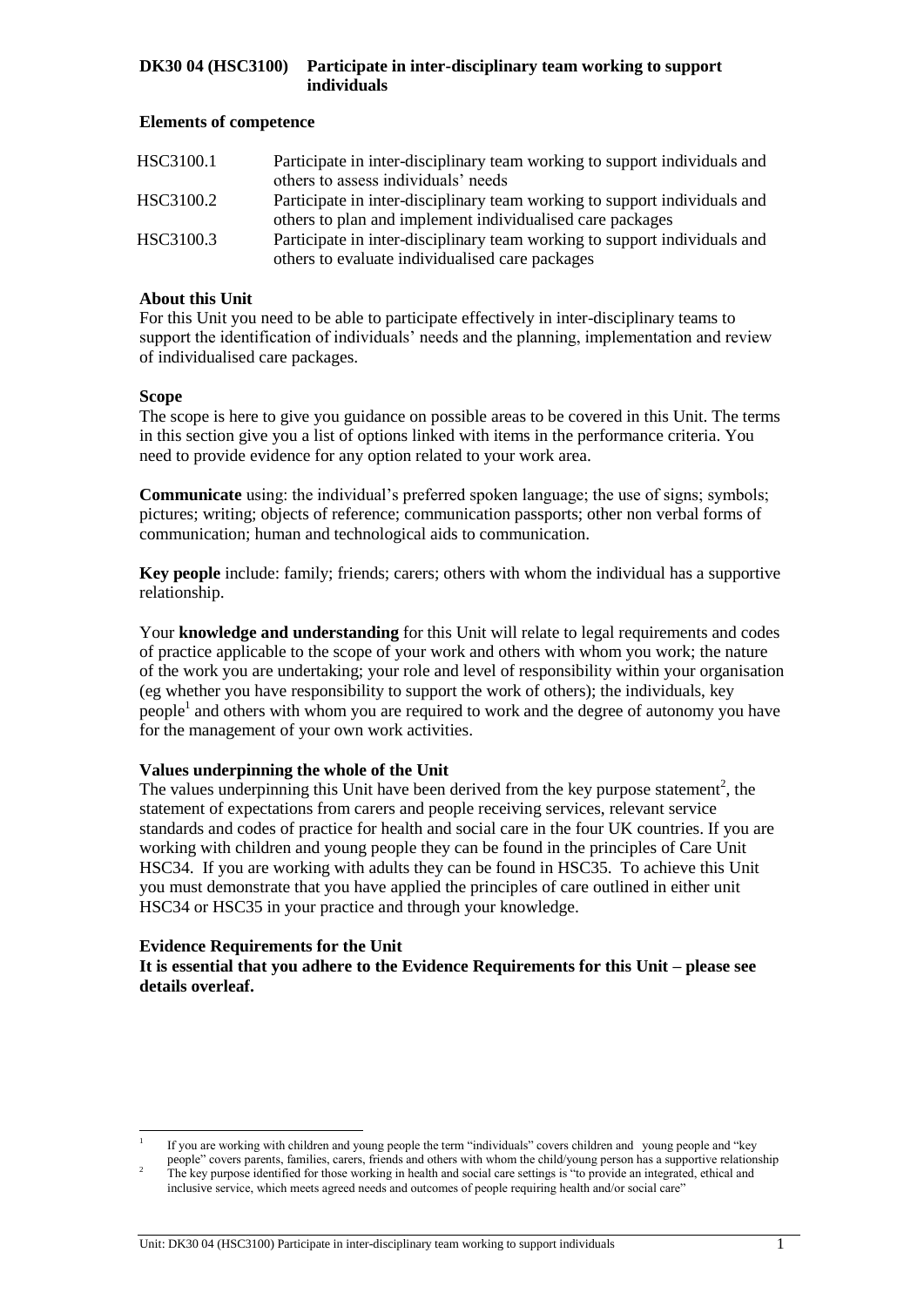| SPECIFIC EVIDENCE REQUIREMENTS FOR THIS UNIT                                                                                                                                                                                                                                                                                                                                                                                                                                                                                                                                                                                                                                                                                                                                                                                                                                                                                                                                                                                                                                                                                                                                                                                                                                                                                                                                                                                           |
|----------------------------------------------------------------------------------------------------------------------------------------------------------------------------------------------------------------------------------------------------------------------------------------------------------------------------------------------------------------------------------------------------------------------------------------------------------------------------------------------------------------------------------------------------------------------------------------------------------------------------------------------------------------------------------------------------------------------------------------------------------------------------------------------------------------------------------------------------------------------------------------------------------------------------------------------------------------------------------------------------------------------------------------------------------------------------------------------------------------------------------------------------------------------------------------------------------------------------------------------------------------------------------------------------------------------------------------------------------------------------------------------------------------------------------------|
| <b>Simulation:</b>                                                                                                                                                                                                                                                                                                                                                                                                                                                                                                                                                                                                                                                                                                                                                                                                                                                                                                                                                                                                                                                                                                                                                                                                                                                                                                                                                                                                                     |
| Simulation is <b>NOT</b> permitted for any part of this unit.                                                                                                                                                                                                                                                                                                                                                                                                                                                                                                                                                                                                                                                                                                                                                                                                                                                                                                                                                                                                                                                                                                                                                                                                                                                                                                                                                                          |
| The following forms of evidence ARE mandatory:                                                                                                                                                                                                                                                                                                                                                                                                                                                                                                                                                                                                                                                                                                                                                                                                                                                                                                                                                                                                                                                                                                                                                                                                                                                                                                                                                                                         |
| <b>Direct observation:</b> It should be possible for your assessor/expert witness to observe<br>you in real work activities which provide evidence for a significant number of the<br>performance criteria for all three elements of this unit. You should, for example, be<br>observed at team meetings working with and consulting with colleagues to assess,<br>plan and review how to meet the needs of individuals<br>Reflective accounts/professional discussion: These will be descriptions of your<br>practice of how you work with others – inside and outside your own organization to<br>develop, implement and review plans for individuals. You should be able to describe<br>how and from whom, you collect relevant information which informs your plans, and<br>the practical ways you can put these plans into operation. You should include how<br>you involve individuals in decisions which affect their lives.                                                                                                                                                                                                                                                                                                                                                                                                                                                                                                    |
| Competence of performance and knowledge could also be demonstrated using a variety<br>of evidence from the following:                                                                                                                                                                                                                                                                                                                                                                                                                                                                                                                                                                                                                                                                                                                                                                                                                                                                                                                                                                                                                                                                                                                                                                                                                                                                                                                  |
| Questioning/professional discussion: may be used to provide evidence of<br>knowledge, legislation, policies and procedures which cannot be fully evidenced<br>through direct observation or reflective accounts. In addition the assessor/expert<br>witness may also ask questions to clarify aspects of your practice in relation to care<br>packages for individuals.<br><b>Expert Witness:</b> A designated expert witness with specialist skills associated with<br>this Unit may provide direct observation of practice, questioning, professional<br>discussion and feedback on reflective accounts.<br>Witness testimony: can be a confirmation or authentication of the activities<br>٠<br>described in your evidence which your assessor has not seen. This could be provided<br>by a work colleague or service user.<br><b>Products</b> – Suggestions: Understanding of the application of organisational policy<br>and procedures and government policy in relation to this Unit: Records of planning<br>meetings, details of plans and care packages drafted by you: Minutes of meetings<br>which evaluate the effectiveness of the care packages. These do not need to be<br>included in your portfolio however they will form the basis of discussion with your<br>assessor and need to be available for the IV to authenticate. Any products which are<br>included and contain names of individuals must be anonymised. |
| <b>GENERAL GUIDANCE</b>                                                                                                                                                                                                                                                                                                                                                                                                                                                                                                                                                                                                                                                                                                                                                                                                                                                                                                                                                                                                                                                                                                                                                                                                                                                                                                                                                                                                                |
| Prior to commencing this unit you should agree and complete an assessment plan<br>with your assessor which details the assessment methods you will be using, and the<br>tasks you will be undertaking to demonstrate your competence.<br>Evidence must be provided for ALL of the performance criteria ALL of the<br>٠<br>knowledge and the parts of the scope that are relevant to your job role.<br>The evidence must reflect the policies and procedures of your workplace and be<br>٠<br>linked to current legislation, values and the principles of best practice within Health<br>and/or Care Settings. This will include the National Service Standards for your areas<br>of work and the individuals you care for.<br>All evidence must relate to your own work practice.                                                                                                                                                                                                                                                                                                                                                                                                                                                                                                                                                                                                                                                      |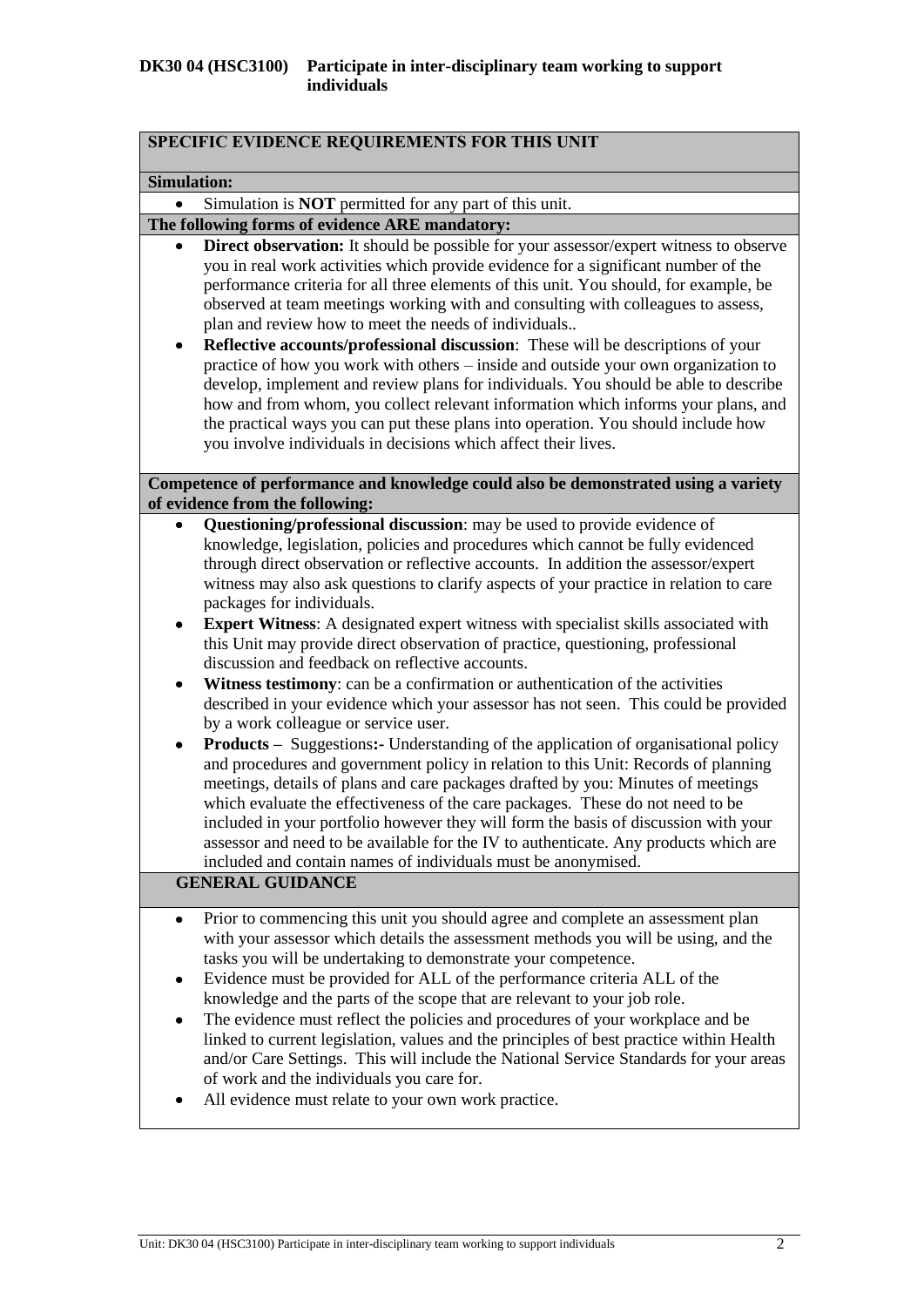# **KNOWLEDGE SPECIFICATION FOR THIS UNIT**

Competent practice is a combination of the application of skills and knowledge informed by values and ethics. This specification details the knowledge and understanding required to carry out competent practice in the performance described in this unit.

When using this specification **it is important to read the knowledge requirements in relation to expectations and requirements of your job role**.

**You need to provide evidence for ALL knowledge points listed below. There are a variety of ways this can be achieved so it is essential that you read the 'knowledge evidence' section of the Assessment Guidance.**

|                | You need to show that you know, understand and can apply in                                                                                                                                                                                                                                                                                                                                                                                                                                                                                                                | <b>Enter Evidence</b> |
|----------------|----------------------------------------------------------------------------------------------------------------------------------------------------------------------------------------------------------------------------------------------------------------------------------------------------------------------------------------------------------------------------------------------------------------------------------------------------------------------------------------------------------------------------------------------------------------------------|-----------------------|
| practice:      |                                                                                                                                                                                                                                                                                                                                                                                                                                                                                                                                                                            | <b>Numbers</b>        |
| <b>Values</b>  |                                                                                                                                                                                                                                                                                                                                                                                                                                                                                                                                                                            |                       |
| $\mathbf{1}$   | Legal and organisational requirements on equality, diversity,<br>discrimination, rights, confidentiality and sharing of information<br>when participating in inter-disciplinary team working to develop,<br>implement and review individualised care packages for individuals.                                                                                                                                                                                                                                                                                             |                       |
| $\overline{2}$ | How to provide <b>active support</b> and place the preferences and best<br>interests of individuals at the centre of everything you do, whilst<br>enabling them to take responsibility (as far as they are able and<br>within any restrictions placed upon them) and make and<br>communicate their own decisions about the individualised care<br>packages.                                                                                                                                                                                                                |                       |
| 3              | How to ensure that you protect the rights and the interests of<br>individuals, taking account of any limitations on the individuals'<br>rights.                                                                                                                                                                                                                                                                                                                                                                                                                            |                       |
| $\overline{4}$ | Dilemmas between:<br>individuals' rights and their responsibilities for their own<br>(a)<br>care and protection, the rights and responsibilities of key<br>people and your role and responsibilities for their care and<br>protection.<br>individuals' views, preferences and expectations and how<br>(b)<br>these can and are being met within the care needs<br>assessment and care packages.<br>Your own values and those of the individual and key people.<br>(c)<br>Your own professional values and those of others within and<br>(d)<br>outside your organisations. |                       |
| 5              | How to work in partnership with individuals, key people and those<br>within and outside your organisation to enable individualised care<br>packages to be developed, implemented and reviewed.                                                                                                                                                                                                                                                                                                                                                                             |                       |
| 6              | How to challenge discriminatory remarks, actions and practice.                                                                                                                                                                                                                                                                                                                                                                                                                                                                                                             |                       |
| $\overline{7}$ | Legislation and organisational policy and procedures<br>Codes of practice and conduct, and standards and guidance relevant<br>to your own and the roles, responsibilities, accountability and<br>duties of others when assessing individual needs and preferences,<br>and contributing to the development, implementation and review of<br>care packages.                                                                                                                                                                                                                  |                       |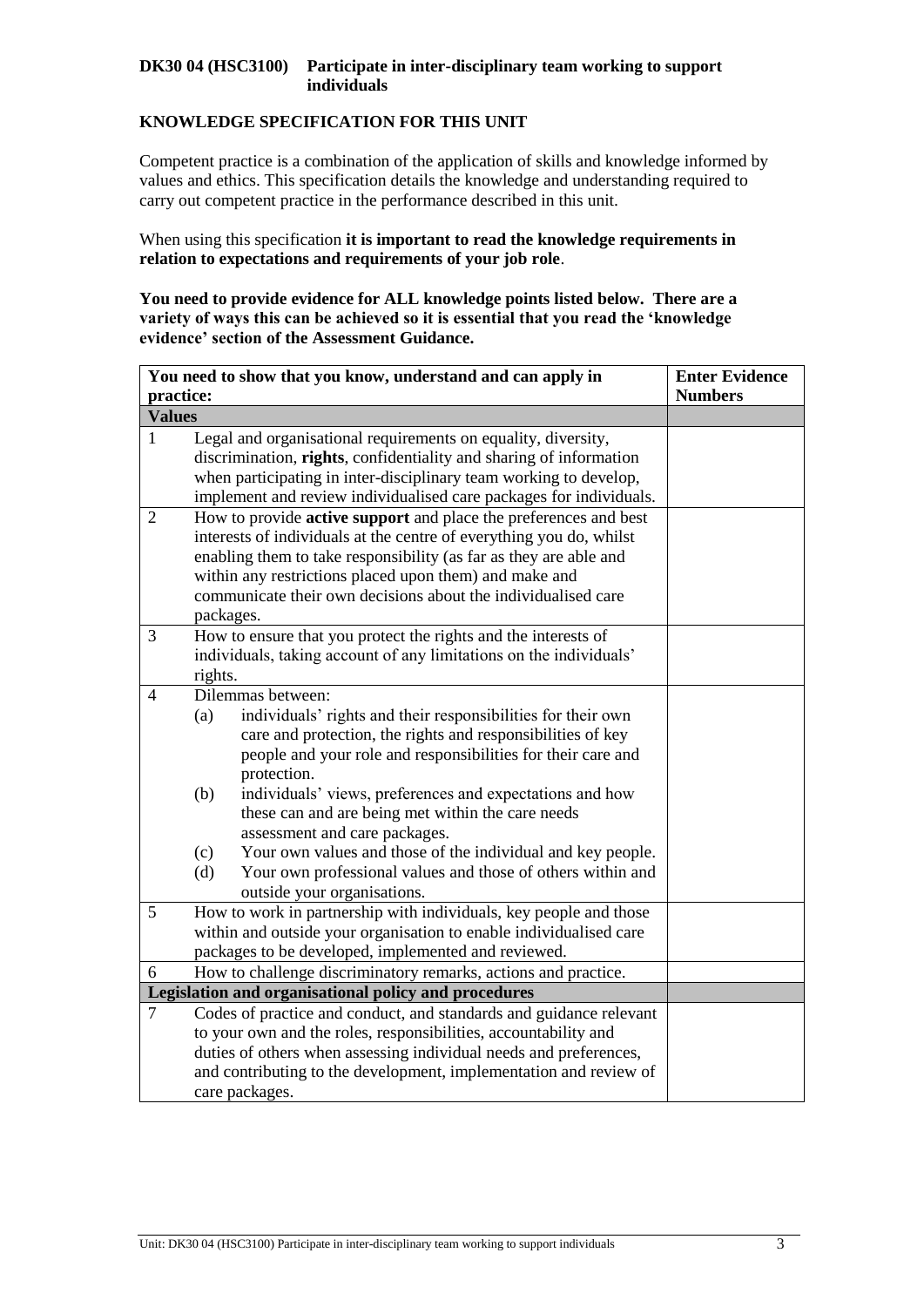|    | You need to show that you know, understand and can apply in<br>practice:                      | <b>Enter Evidence</b><br><b>Numbers</b> |
|----|-----------------------------------------------------------------------------------------------|-----------------------------------------|
| 8  | Current local, national and European legislation and organisational                           |                                         |
|    | requirements, procedures and practices for:                                                   |                                         |
|    | data protection, including recording, reporting, storage,<br>(a)                              |                                         |
|    | security and sharing of information                                                           |                                         |
|    | health and safety<br>(b)                                                                      |                                         |
|    | risk assessment and management<br>(c)                                                         |                                         |
|    | care planning and review<br>(d)                                                               |                                         |
|    | joint working within and outside your organisation and for<br>(e)                             |                                         |
|    | the good of the individuals                                                                   |                                         |
| 9  | Practice and service standards relevant to your work setting and                              |                                         |
|    | relating to the assessment of individual needs and preferences, and                           |                                         |
|    | the development, implementation and review of individualised care                             |                                         |
|    | packages.                                                                                     |                                         |
| 10 | National guidelines and organisational procedures relating to co-                             |                                         |
|    | operation, collaboration, and co-ordination of services and service                           |                                         |
|    | planning between agencies.                                                                    |                                         |
| 11 | How to access records and information on the needs, views and                                 |                                         |
|    | preferences of individuals and key people.                                                    |                                         |
| 12 | The impact of organisational structure and culture upon the policy                            |                                         |
|    | and practice of inter-organisational, inter-disciplinary and inter-                           |                                         |
|    | professional working.                                                                         |                                         |
| 13 | How inter-disciplinary working differs from other models of care                              |                                         |
|    | provision.                                                                                    |                                         |
| 14 | Ways in which inter-agency and inter-disciplinary working can                                 |                                         |
|    | contribute to more effective delivery of care.                                                |                                         |
| 15 | <b>Theory and practice</b><br>How and where to access information and support that can inform |                                         |
|    | your practice when participating in inter-disciplinary team working                           |                                         |
|    | to develop, implement and review individualised care packages for                             |                                         |
|    | individuals.                                                                                  |                                         |
| 16 | Government reports, inquiries and research reports relevant to best                           |                                         |
|    | practice in multi-disciplinary team working for the development,                              |                                         |
|    | implementation and review of care packages.                                                   |                                         |
| 17 | The rationale for the personalisation of care and how this can work                           |                                         |
|    | in practice.                                                                                  |                                         |
| 18 | Theories and best practice relevant to:                                                       |                                         |
|    | the assessment of the holistic needs and circumstances of<br>(a)                              |                                         |
|    | individuals                                                                                   |                                         |
|    | care planning, implementation and review generally, and<br>(b)                                |                                         |
|    | specifically to the individuals with whom you work                                            |                                         |
|    |                                                                                               |                                         |
| 19 | Methods of monitoring, reviewing and evaluating care packages                                 |                                         |
|    | within a multi-disciplinary team.                                                             |                                         |
|    |                                                                                               |                                         |
| 20 | The rights of individuals who are eligible for direct payments and                            |                                         |
|    | the processes involved                                                                        |                                         |
|    |                                                                                               |                                         |
| 21 | The impact of direct payments on the support provided for                                     |                                         |
|    | individuals                                                                                   |                                         |
|    |                                                                                               |                                         |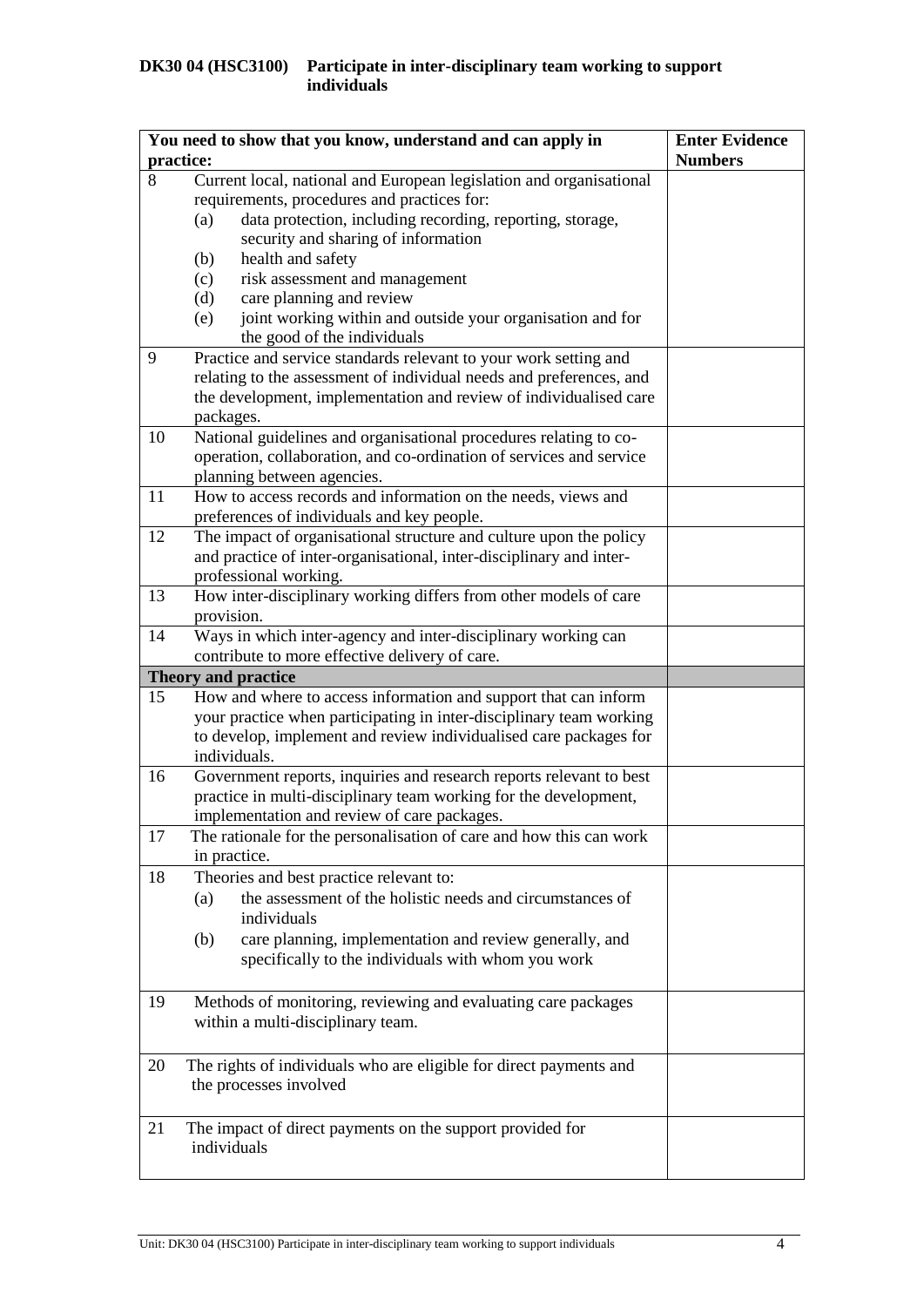|           | You need to show that you know, understand and can apply in               | <b>Enter Evidence</b> |
|-----------|---------------------------------------------------------------------------|-----------------------|
| practice: |                                                                           | <b>Numbers</b>        |
| 22        | Methods of supporting individuals to:                                     |                       |
|           | contribute to assessments and reviews<br>(a)                              |                       |
|           | (b)<br>express their needs and preferences                                |                       |
|           | understand and take responsibility for promoting their own<br>(c)         |                       |
|           | health and care                                                           |                       |
|           | identify how their care needs should be met<br>(d)                        |                       |
|           | assess and manage risks to their health and well-being<br>(e)             |                       |
| 23        | How to work with, and resolve conflicts that you are likely to meet.      |                       |
| 24        | Principles:                                                               |                       |
| (a)       | of multi-disciplinary and multi-organisational working to assess          |                       |
|           | needs and plan, implement and review individualised care packages         |                       |
| (b)       | that underpin effective joint agreements, team working and                |                       |
|           | management                                                                |                       |
| (c)       | for communication techniques that are effective in promoting              |                       |
|           | effective joint working and management of individualised care<br>packages |                       |
| (d)       | on how to motivate team members to work effectively and for the           |                       |
|           | good of the individuals involved                                          |                       |
| (e)       | related to handling and minimizing inter-personal conflict.               |                       |
|           |                                                                           |                       |
|           |                                                                           |                       |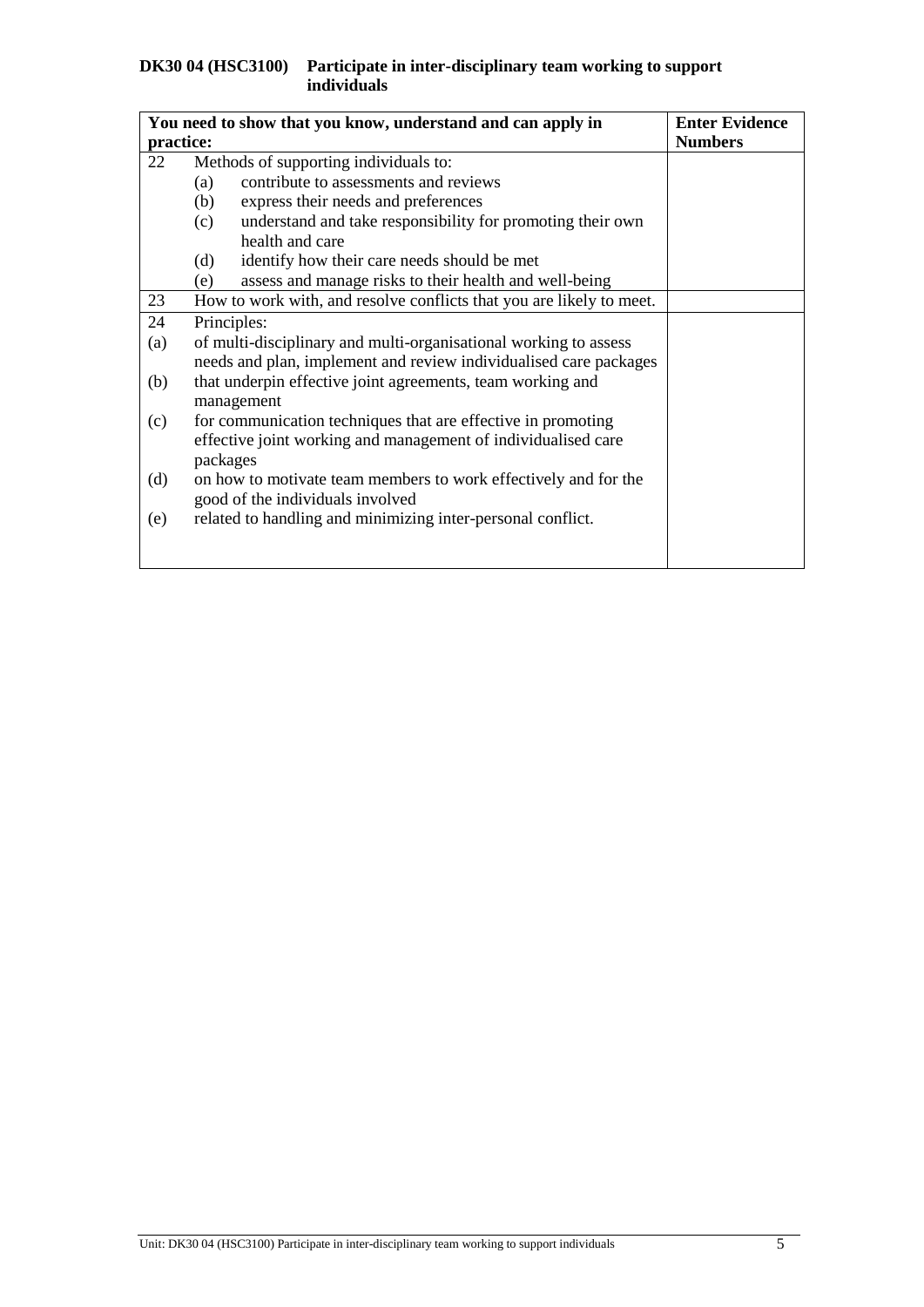#### **100.1 Participate in inter-disciplinary team working to support individuals and others to assess individuals' needs**  $\mathbf{r}$

| Performance criteria                                                               |                                                                                  |  |    |    |   |   |           |
|------------------------------------------------------------------------------------|----------------------------------------------------------------------------------|--|----|----|---|---|-----------|
|                                                                                    |                                                                                  |  | RA | EW | O | P | <b>WT</b> |
|                                                                                    | You provide <b>active support</b> to enable                                      |  |    |    |   |   |           |
|                                                                                    | individuals to communicate their needs,                                          |  |    |    |   |   |           |
|                                                                                    | wishes, preferences, and concerns.                                               |  |    |    |   |   |           |
| 2                                                                                  | You support key people in the                                                    |  |    |    |   |   |           |
|                                                                                    | individuals' lives to communicate their                                          |  |    |    |   |   |           |
|                                                                                    | perceived needs, wishes, preferences and                                         |  |    |    |   |   |           |
|                                                                                    | concerns.                                                                        |  |    |    |   |   |           |
| 3                                                                                  | You accurately record and represent the                                          |  |    |    |   |   |           |
|                                                                                    | views of all concerned when working                                              |  |    |    |   |   |           |
| within the inter-disciplinary teams to<br>assess the individuals' needs.           |                                                                                  |  |    |    |   |   |           |
|                                                                                    |                                                                                  |  |    |    |   |   |           |
| 4                                                                                  | You support individuals to identify other                                        |  |    |    |   |   |           |
|                                                                                    | organisations and specialist services,<br>which could contribute to identifying, |  |    |    |   |   |           |
|                                                                                    |                                                                                  |  |    |    |   |   |           |
| assessing and meeting their needs and                                              |                                                                                  |  |    |    |   |   |           |
|                                                                                    | preferences.                                                                     |  |    |    |   |   |           |
| 5                                                                                  | You establish within the team your role                                          |  |    |    |   |   |           |
| and responsibilities in the assessment<br>process and inform individuals of these. |                                                                                  |  |    |    |   |   |           |
|                                                                                    |                                                                                  |  |    |    |   |   |           |
| 6                                                                                  | You contribute to the assessment process                                         |  |    |    |   |   |           |
|                                                                                    | as agreed by the team and with the                                               |  |    |    |   |   |           |
|                                                                                    | individual.                                                                      |  |    |    |   |   |           |

#### **HSC3100.2 Participate in inter-disciplinary team working to support individuals and others to plan and implement individualised care packages**  $\Gamma$

| Performance criteria  |                                                                                     |    |    |    |   |   |    |
|-----------------------|-------------------------------------------------------------------------------------|----|----|----|---|---|----|
|                       |                                                                                     | DO | RA | EW | 0 | P | WТ |
|                       | You agree your role and responsibilities                                            |    |    |    |   |   |    |
|                       | for planning and implementing the<br>individualised care packages for               |    |    |    |   |   |    |
|                       | individuals within the team.                                                        |    |    |    |   |   |    |
| 2                     | You contribute to planning and                                                      |    |    |    |   |   |    |
|                       | implementing individualised care                                                    |    |    |    |   |   |    |
|                       | packages for individuals within your role                                           |    |    |    |   |   |    |
| and responsibilities. |                                                                                     |    |    |    |   |   |    |
| 3                     | You communicate the agreed plan to                                                  |    |    |    |   |   |    |
|                       | individuals and key people, helping them<br>to understand any differences that have |    |    |    |   |   |    |
|                       |                                                                                     |    |    |    |   |   |    |
|                       | been included and the reasons for these.                                            |    |    |    |   |   |    |
| 4                     | You respond to queries and concerns                                                 |    |    |    |   |   |    |
|                       | about where the content of care package<br>differs from their requests.             |    |    |    |   |   |    |
|                       |                                                                                     |    |    |    |   |   |    |
| 5                     | You communicate your role and                                                       |    |    |    |   |   |    |
|                       | responsibilities within the care package to                                         |    |    |    |   |   |    |
|                       | individuals and key people.                                                         |    |    |    |   |   |    |

*DO* = *Direct Observation RA* = *Reflective Account*  $Q = Q$ *uestions*<br>*EW* = *Expert Witness P* = *Product* (*Work*) *WT* = *Witness I* 

*EW = Expert Witness P = Product (Work) WT = Witness Testimony*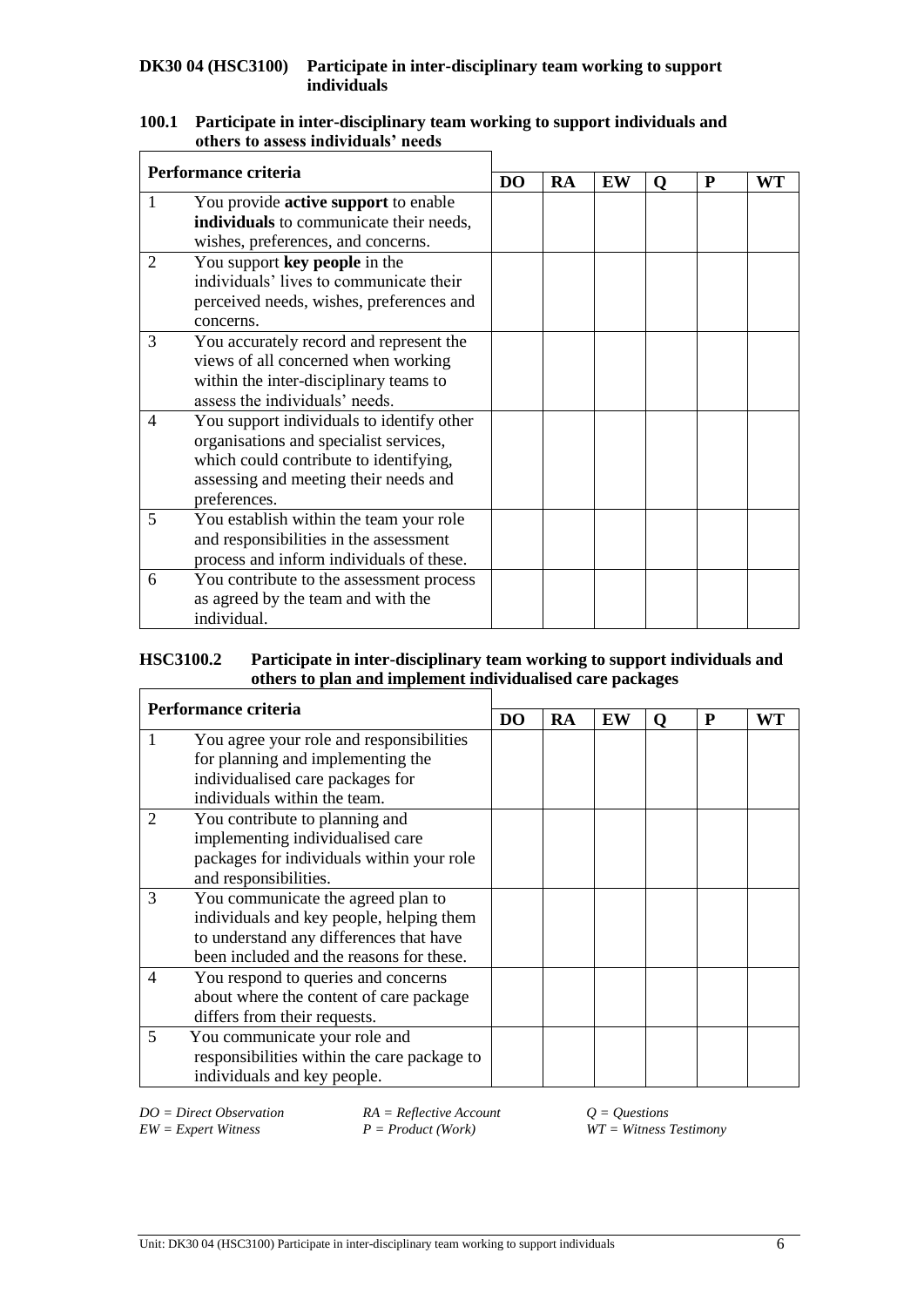#### **HSC3100.2 Participate in inter-disciplinary team working to support individuals and others to plan and implement individualised care packages (cont)**  $\mathbf{r}$

| Performance criteria |                                                                                                                                                                          |    |    |    |   |    |
|----------------------|--------------------------------------------------------------------------------------------------------------------------------------------------------------------------|----|----|----|---|----|
|                      |                                                                                                                                                                          | DO | RA | EW | P | WT |
| 6                    | You raise within team meetings any<br>concerns about the planning and<br>implementation of the care package.                                                             |    |    |    |   |    |
|                      | You accurately record processes and<br>outcomes and communicate these to team<br>members to ensure that the individual<br>receives a continuous and seamless<br>service. |    |    |    |   |    |
| 8                    | You report any difficulties in<br>implementing the care package to the<br>appropriate people and organisations as<br>soon as possible.                                   |    |    |    |   |    |

#### **HSC3100.3 Participate in inter-disciplinary team working to support individuals and others to evaluate individualised care packages**  $\mathsf{r}$

|                | Performance criteria                                                                                                                                                                                                                                                                                         |                | <b>RA</b> | EW | O | $\mathbf{P}$ | <b>WT</b> |
|----------------|--------------------------------------------------------------------------------------------------------------------------------------------------------------------------------------------------------------------------------------------------------------------------------------------------------------|----------------|-----------|----|---|--------------|-----------|
| $\mathbf{1}$   | You encourage and support individuals to<br>identify how they should and could<br>contribute to the review.                                                                                                                                                                                                  | D <sub>O</sub> |           |    |   |              |           |
| $\overline{2}$ | You ensure that individuals and other<br>appropriate people are present at joint<br>reviews of the individualised care<br>packages.                                                                                                                                                                          |                |           |    |   |              |           |
| 3              | You accurately represent, and support<br>individuals to represent their views, about<br>the effects of the care package on their<br>health and social well-being.                                                                                                                                            |                |           |    |   |              |           |
| 4              | You report clearly and based on recorded<br>evidence, any concerns and benefits of<br>the care package.                                                                                                                                                                                                      |                |           |    |   |              |           |
| 5              | You identify other agencies and<br>organisations who may have a role in<br>supporting individuals and contributing to<br>the review.                                                                                                                                                                         |                |           |    |   |              |           |
| 6              | You act as an advocate for the individual,                                                                                                                                                                                                                                                                   |                |           |    |   |              |           |
| $\overline{7}$ | where this is appropriate.<br>You agree with all involved, and taking<br>account of the individuals' expressed<br>needs, preferences and concerns:<br>changes that are required to the<br>(a)<br>care package<br>the responsibilities of individuals,<br>(b)<br>key people and others within this<br>process |                |           |    |   |              |           |
|                | the timescales for making the<br>(c)<br>changes                                                                                                                                                                                                                                                              |                |           |    |   |              |           |

*DO = Direct Observation RA = Reflective Account Q = Questions*

*EW = Expert Witness P = Product (Work) WT = Witness Testimony*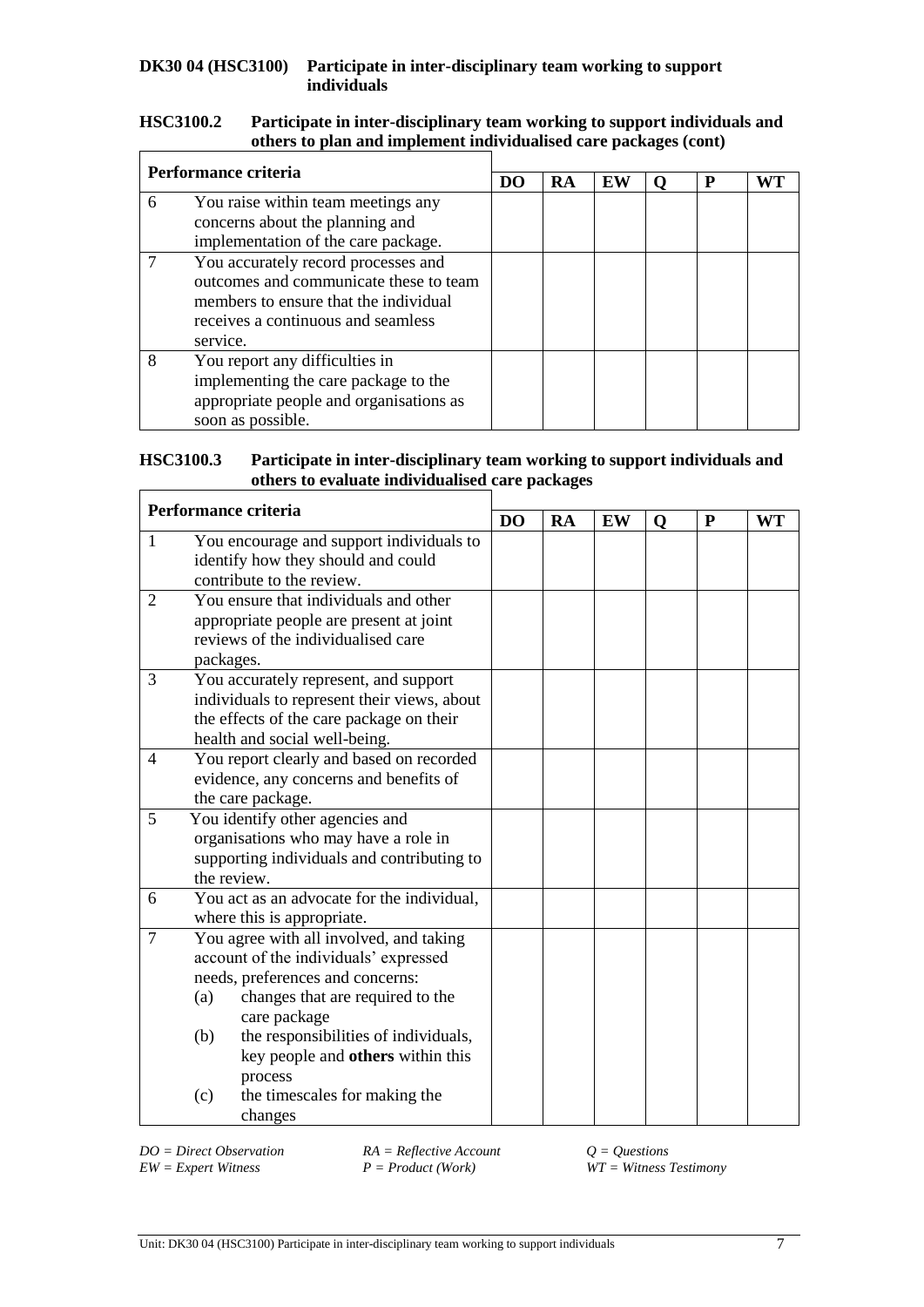#### **HSC3100.3 Participate in inter-disciplinary team working to support individuals and others to evaluate individualised care packages (cont)**  $\mathsf{r}$

| Performance criteria |                   |                                                                                                                                                                                                                                                                                                                              |                |    |    |   |    |
|----------------------|-------------------|------------------------------------------------------------------------------------------------------------------------------------------------------------------------------------------------------------------------------------------------------------------------------------------------------------------------------|----------------|----|----|---|----|
|                      |                   |                                                                                                                                                                                                                                                                                                                              | D <sub>0</sub> | RA | EW | P | WT |
| 8                    | (a)<br>(b)<br>(c) | You record and report on the review,<br>agreed changes and the implications of<br>these for:<br>your own role and responsibilities<br>the role and responsibilities of<br>your organisation<br>individuals and key people within<br>confidentiality agreements and<br>according to legal and<br>organisational requirements. |                |    |    |   |    |

*DO* = *Direct Observation RA* = *Reflective Account*  $Q = Q$ *uestions* <br>*EW* = *Expert Witness* <br>*P* = *Product* (*Work*) *WT* = *Witness* 2

 $\widetilde{W}T = \widetilde{W}$  *Witness Testimony*